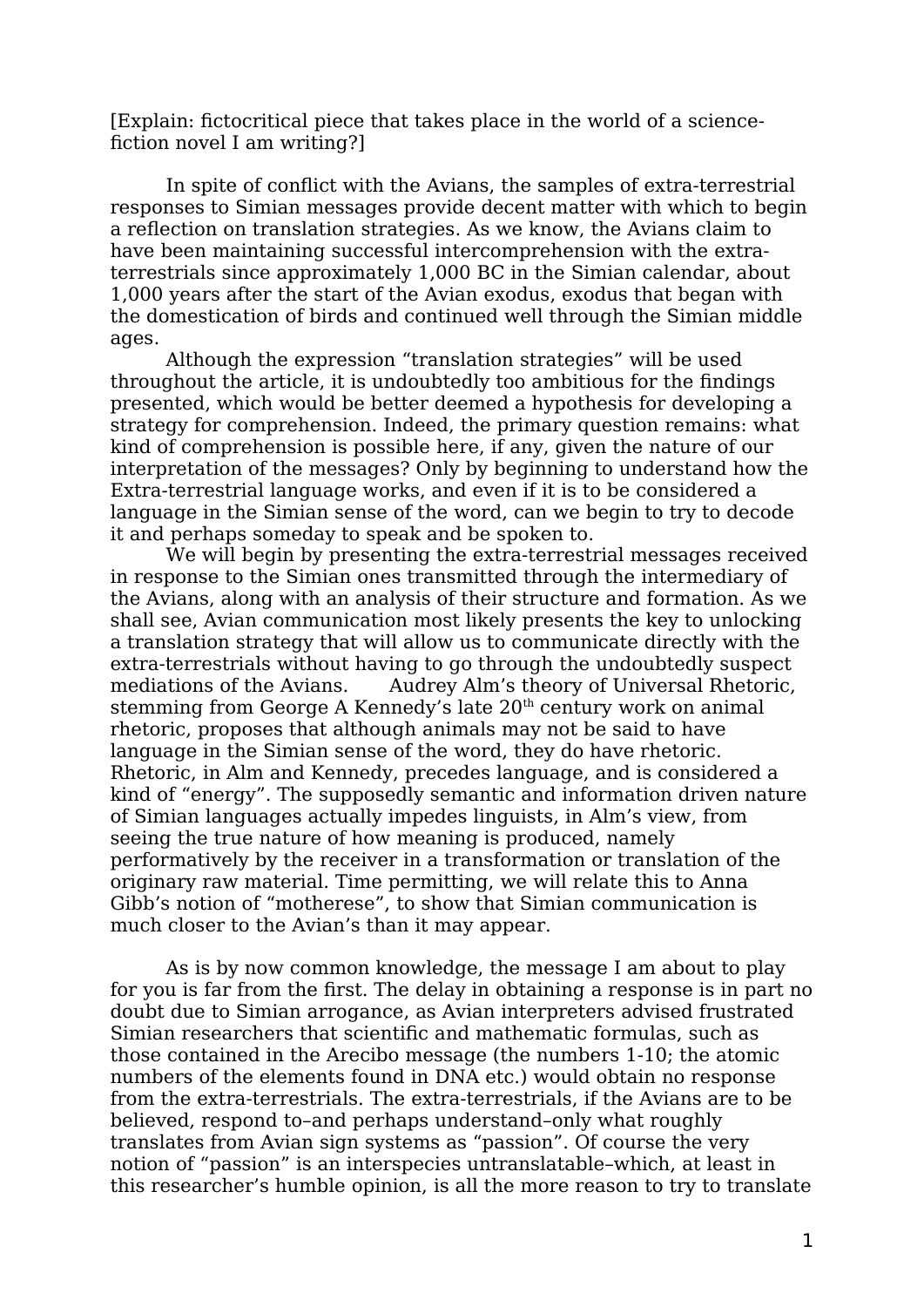it. After several messages carefully selected from the bibliography of Simian missives sent to Extra-terrestrials, our team sent out a simple message, authored and spoken by the present researcher–myself–whether out of desperation, frustration with Avian bemusement, or just because I didn't know what else to do. A query into why the following message received a response while neither Leon Theremin's nor the Beatles's "Across the Universe" did not, could potentially provide some insight, but remains beyond the scope of the present discussion.

The message I sent was,

"Hello, is anybody out there?". And the response:

[play recording – 19 seconds]

The first thing the casual listener will observe is that the sound of the voices in the response are the same as my own. It was obviously quite disconcerting to hear my own voice played back to me, but in a polyphonic chorus of seeming nonsense.

Nevertheless, I quickly realized that the message was not nonsense, if by nonsense we understand something syntactically irrelevant to its interlocutor. Indeed, using frequency extraction software, we were able to isolate each part, apparently sung by the same voice–a voice bearing the same timbre and frequency as my own. In this first recording we are able to recognize five parts, although as we shall see, this is not a constant. The number of parts varies in each response and appears to follow no apparent logic, although further data might offer more insight.

What we were able to conclude, is that the responses are far from randomly generated but rather consist in modulations of the original messages. The world "modulation" has been used in Translation Studies since the 1950's to refer to the change in perspective that can occur during the translation process. However, if we trace this word back to its origin in a musical lexicon, we know that "modulation" is also a change in register and sometimes therefore, in order. One modulates from one key to another.

Here the extra-terrestrial "phrase" is organized rhizomatically, and no one unit can be said to precede or follow another. Order and arrangement–or what we might call syntax–appears to happen in the way in which each individual target unit responds to and modulates the source unit.

[Play each part individually]

The [loʊ] corresponded to the second syllable in "Hel**lo**!" but with a reversed intonation, low instead of high, and flat instead of varied.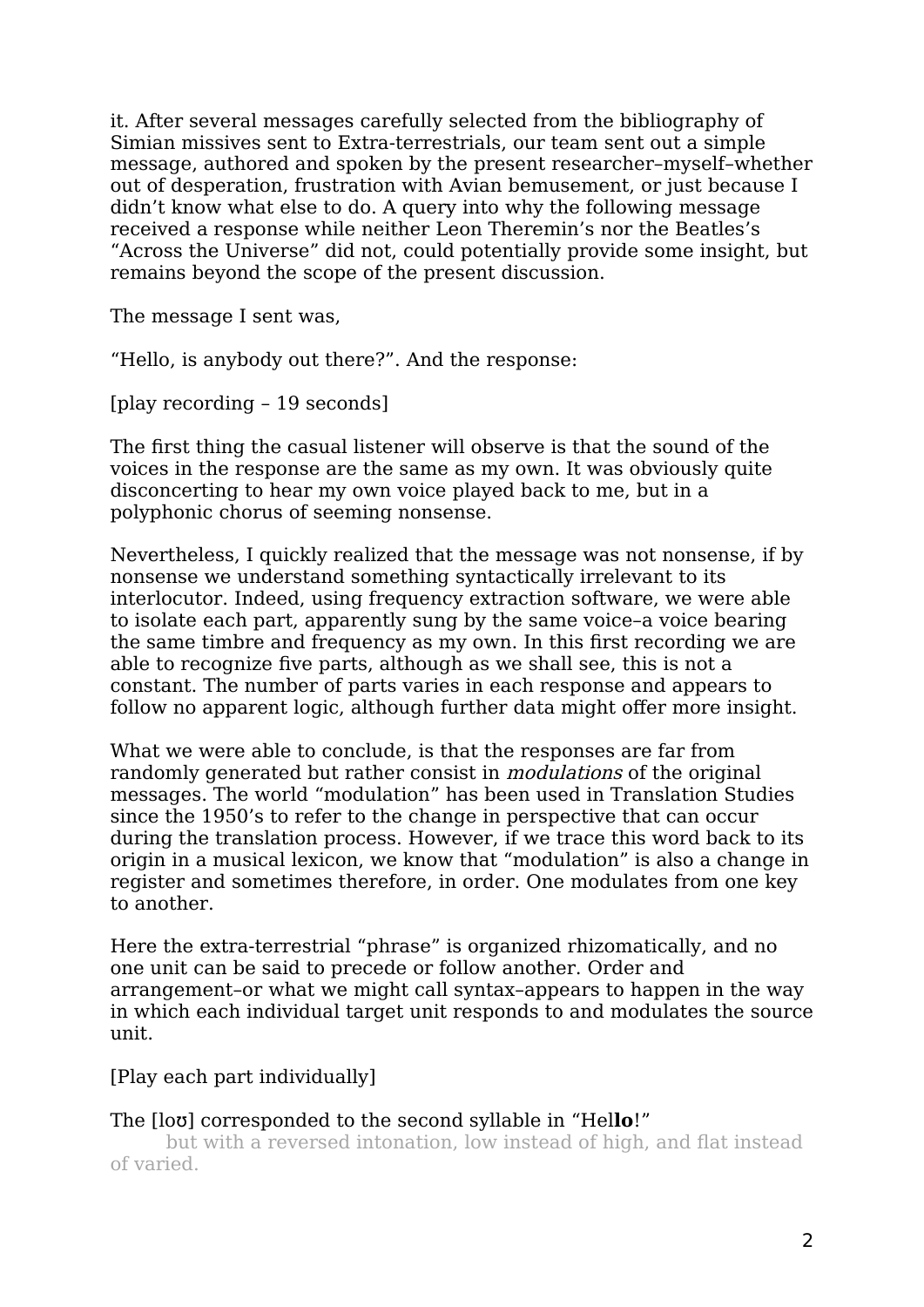## The [i-zʌ] to the first part of "**Is a**nybody"

but higher, and punctuated

### The [hɑ] to the very beginning of my utterance "**He**llo!"

but with a slight modulation to the vowel tone, and differentiated, cut off from its initial quality of liaison with "lo"

### The [nɪpəti-nɪpəti] was a transformation of the second part of "a**nybody**"

but again with a change in intonation. Instead of weak/strong/weak as in "nybody", the accentuation went strong/weak/weak. The new intoned string was repeated twice in succession to make two triplets. There was thus a corresponding rhythmic, and melodic change.

### The [ɑ tɑ- ɑ tɑ- ɑ tɑ], a deformation of "**out there**?"

But here, there is a veritable melodic invention that was not in the original at all, with the modulation to "out there?" repeated three times. There is also again minor change in phonology, the [r] elided to create a pure [ɑ] sound, linked in legato to the other phonemes in its part. Each [a] in the series is different, but again, the melodic line as a whole is repeated in an automated series, six times.

When trying to interpret this message, even on such a basic level as unit differenciation and how the modulations to each unit are carried out, we must first ask the question of whether the message can be interpreted at all: whether it has a "meaning", and whether meaning is necessary to the process of translation. In other words, we must wonder whether this falls into the definition of what we call a "language", and therefore what is a language, and whether language is necessary for translation. Central to this is the role of information transmission, and the part that it plays in language. How much of language has information transmission as its role?

These interrogations prompted our next transmission, in the face of a certain fundamental absurdity—namely, if we can not understand them, what reasons could we have to assume that they can understand us? But as the first message was motivated out of an absurd desperation, we had reason to believe that a second of this nature might likewise be successful, and indeed, it was.

This is the response to our second transmission: "Are you speaking a language?"

[play recording]

So we get this time five parts, still in my own voice:

#### [ɑr jusp] : **Are you** speaking a language?

- rising melodic intonation (like a question?)
- each of the two "syllables" of relatively equal length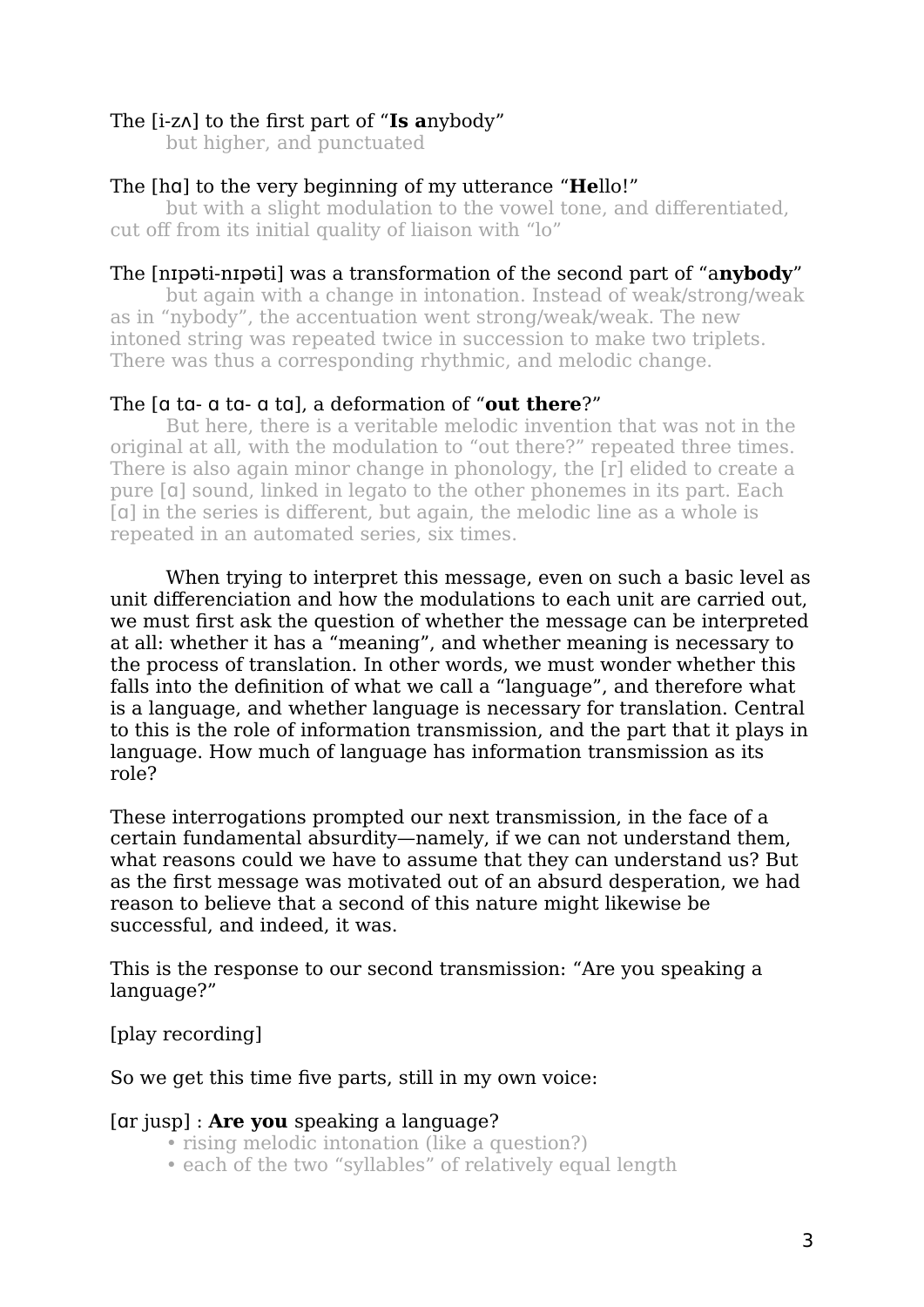# [ˈik ɑ**] :** Are you sp**eakin**g a language?

**•** three rapid rhythmic successions of the syntagm [ˈik ɑ] [ˈik ɑ] [ˈik ɑ], corresponding to one repetition of [ɑr jusp].

# **[g**ɑ lɑ] : Are you speakin**g a la**nguage?

• falling melodic intonation (like a response?)

• placed at staggered intervals and twice as often as the [qr jusp] syntagm, but otherwise quite similar. At certain moments, **[g**ɑ lɑ] and [ɑr jusp], might even be said to harmonize.

## [gueɪnʤ**] :** Are you speaking a lan**guage**? : pa pa pa (aspirated)

- Falling intonation, set at an interval of an octave.
- Follows [ɑr jusp], set in-between their reoccurrences.

• Vibrated voice quality, almost animalistic, or as though gargled at the back of the throat.

It was after this second transmission that Jennifer K Dick, another member of our team proposed her "anticipated response procedure". To sum up briefly for those of you who were not present at yesterday's panel, she proposed we ask questions we already knew the answer to, and from there posit an informational equivalence between what we knew to be the answer and the response received from the extra-terrestrials:

We began by informing the extra-terrestrials of our methods:

This is the response we received to our first non-interrogatory based communication, implying that the extra-terrestrial response pattern is not necessarily modelled on a question answer system.

"I am going to ask you some questions I think I already know the answer to so I can compile a data base from which I can begin to understand your language."

[play recording]

When we heard this response, we were at first struck by its beauty, and were inclined to wonder if it would be better to consider the responses rather as music than as language. Once again, the Extra-terrestrial communications impose a definitional question: where do we place the distinction between language and music?

We then proceeded to ask our questions. I will now read to you each question sent to the extra-terrestrials followed by their responses:

"Do you hear my voice?" [response](https://lilyrobertfoley.bandcamp.com/track/do-you-hear-my-voice) "Are you responding?" [response](https://lilyrobertfoley.bandcamp.com/track/are-you-responding)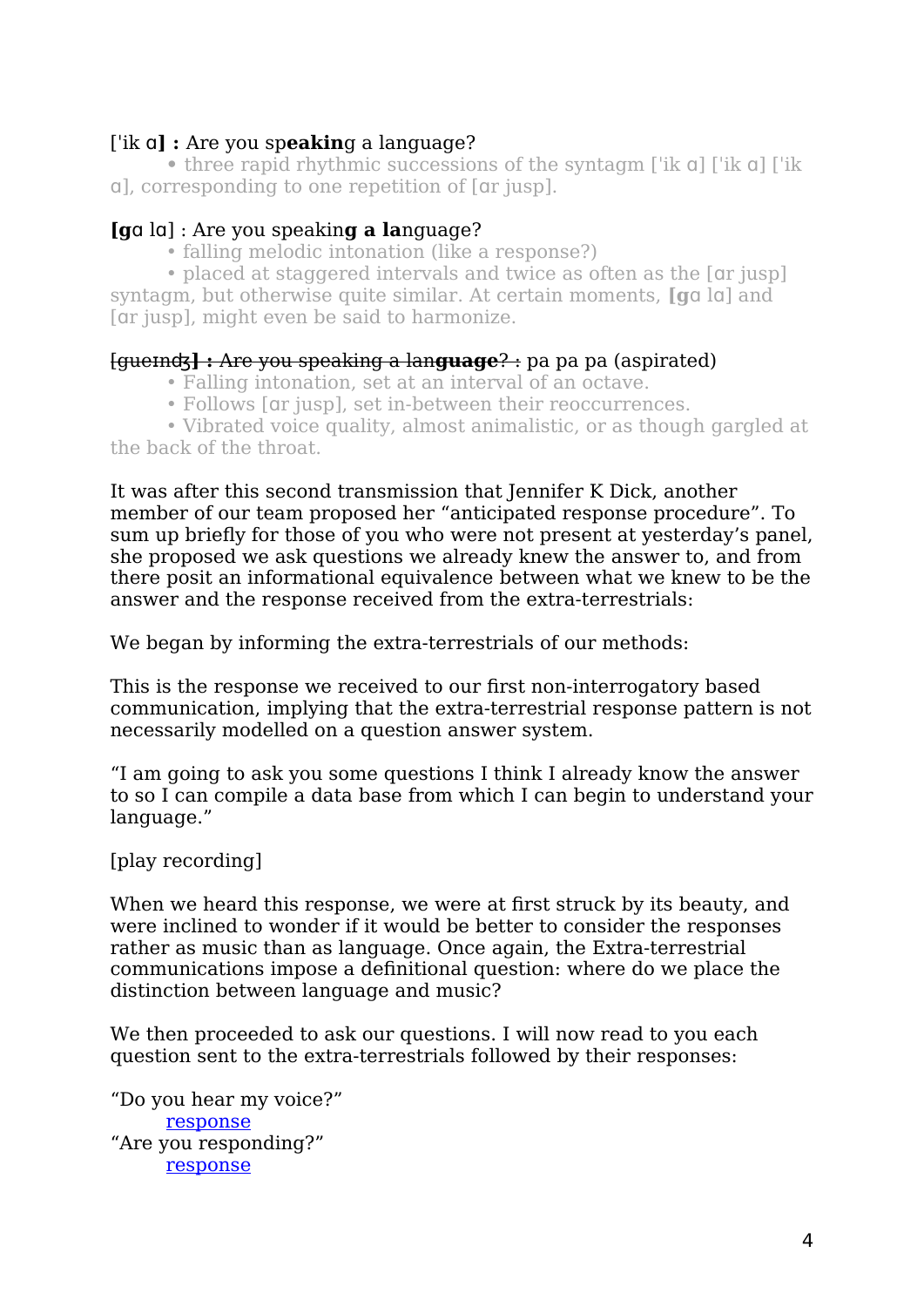#### "Am I unknown to you?" [response](https://lilyrobertfoley.bandcamp.com/track/am-i-unknown-to-you)

These four were purposefully framed as yes or no questions, so we could start to determine the lexical, syntactic, modulatory or translational similarity between the four presumably "yes" answers. Although as Dick has discussed in her paper, a yes would of course be dependant on the understanding of the words. First of all, as mentioned before, to the condition that the extra-terrestrials understand more of what we are saying than we do of them, but secondly of the presupposition of a shared definition for things like "voice", "response" "conversation", not to mention "I" "you" and "we". But I refer you to Dick's paper for a more in depth inquiry into the matter.

We then proceeded with two non binary questions:

 "What color is space?" "What is bigger your planet or my spaceship?" [response](https://lilyrobertfoley.bandcamp.com/track/what-is-bigger-your-planet-or-my-spaceship)

These are unfortunately all of the responses we have received to date. Part of the delay is due to our attempt to change speaker. Our latest messages were sent using the voice of Ulysses Mutwa, another member of our team, but so far we have not received a response. Whether this is due to Avian interference, or the specific timbre and frequency of Mutwa's voice (to the fact that it is a male voice perhaps), or to the content and nature of the messages itself, is impossible to determine at this time. Another possible conclusion lies in Mutwa's "recognition" theory: that once the extra-terrestrials had responded to my first message, my voice, as identity was then "known" to them, making further communication possible. Further findings will be presented as data is received.

From the responses we have received, we have been able to identify and catalogue 8 modulation types.

1. Change in pitch (low to high, high to low)

2. Change in duration (this may refer to modulations between long and short sounds as well as to the texture of the sound; to borrow some musical vocabulary, the modulations between legato and staccato. In this category we have also classed rhythmic modulations)

3. Change in volume (loud to soft, soft to loud)

4. Change in voicing (aspirated to unaspirated etc.)

5. Change in intonation and accentuation (this category overlaps in many cases with the others, as intonation and accentuation can be measured in terms of pitch, duration and volume).

6. Change in voice timbre and quality, location in the mouth or throat. 7. Repetition (both as concerns the number of units in a phrase, and the number of repetitions of a source phoneme in what may be determined as a single unit)